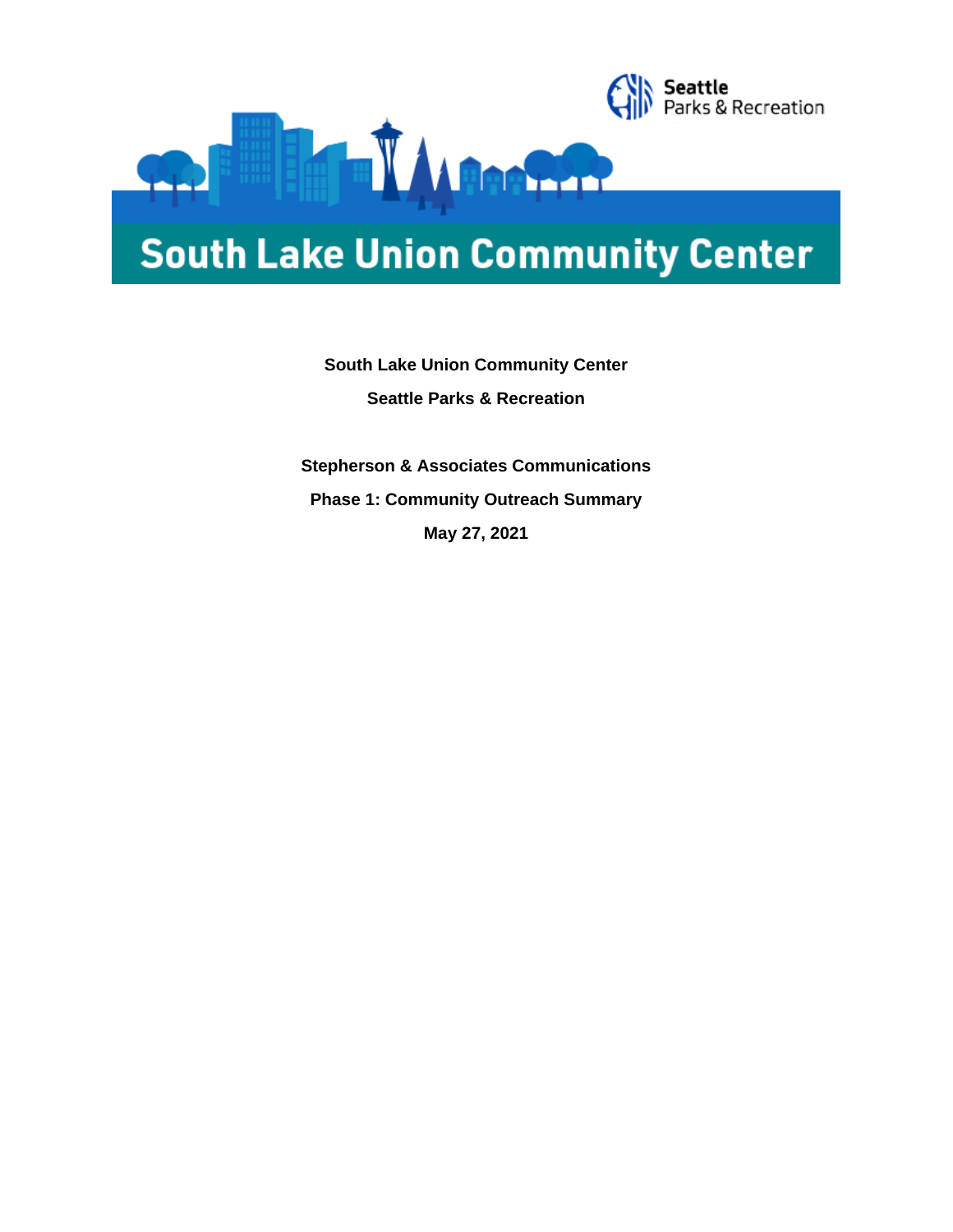#### **Outreach Summary:**

South Lake Union (SLU) has always been a hub of craft and innovation. From the Duwamish people to the Western Mill, railway connectivity, and Bill Boeing, SLU has been a location for creation and connection. Now, with Amazon, Google, Facebook, the Allen Institute, the Gates Foundation, and the UW Medical Research Facility having taken up residence here, an area once dominated by industry has become a home to technology and thought leadership.

To better serve a diverse and rapidly growing community, Seattle Parks and Recreation will open a new community center in the neighborhood. The project — currently called the South Lake Union Community Center — is a public-private partnership, as the new center will be housed within the privately developed Mercer Blocks project.

Due to the COVID-19 pandemic, Seattle Parks and Recreation will be collecting public feedback for this project through online open houses and live online public presentations during 2021.

Seattle Parks and Recreation launched its first online open house January 28, 2021. The online open house was open through February 18, 2021. The online open house introduced the project need, scope, and timeline as well as sought community input on facility design, programming, and childcare.

The project team promoted the online open house through a variety of digital and socially distant channels in keeping with COVID protocols. The team worked community partners such as the Friends of Denny Park and South Lake Union Chamber and City partners such as Department of Neighborhoods to help get the word out about the online open house. Additionally, we worked with our internal partners, the community center coordinators, Seattle Parks and Recreation Center City Parks Teen program, Lifelong Learning and Specialized Programs to help with additional outreach.

4,000 postcards dropped in mailboxes the first week of the Open House and 30 posters were put up around the project at coffee shops and other establishments that were open during the pandemic. The project was also promoted through social media, the Parkways blog and press releases.

Almost 900 people visited the online open house and it received more than 3,000 total page views during the three-week run. About 350 individuals completed the survey questions, providing the team valuable insight as they developed and refine the site plan and building design. A summary of their responses is included in the subsequent pages.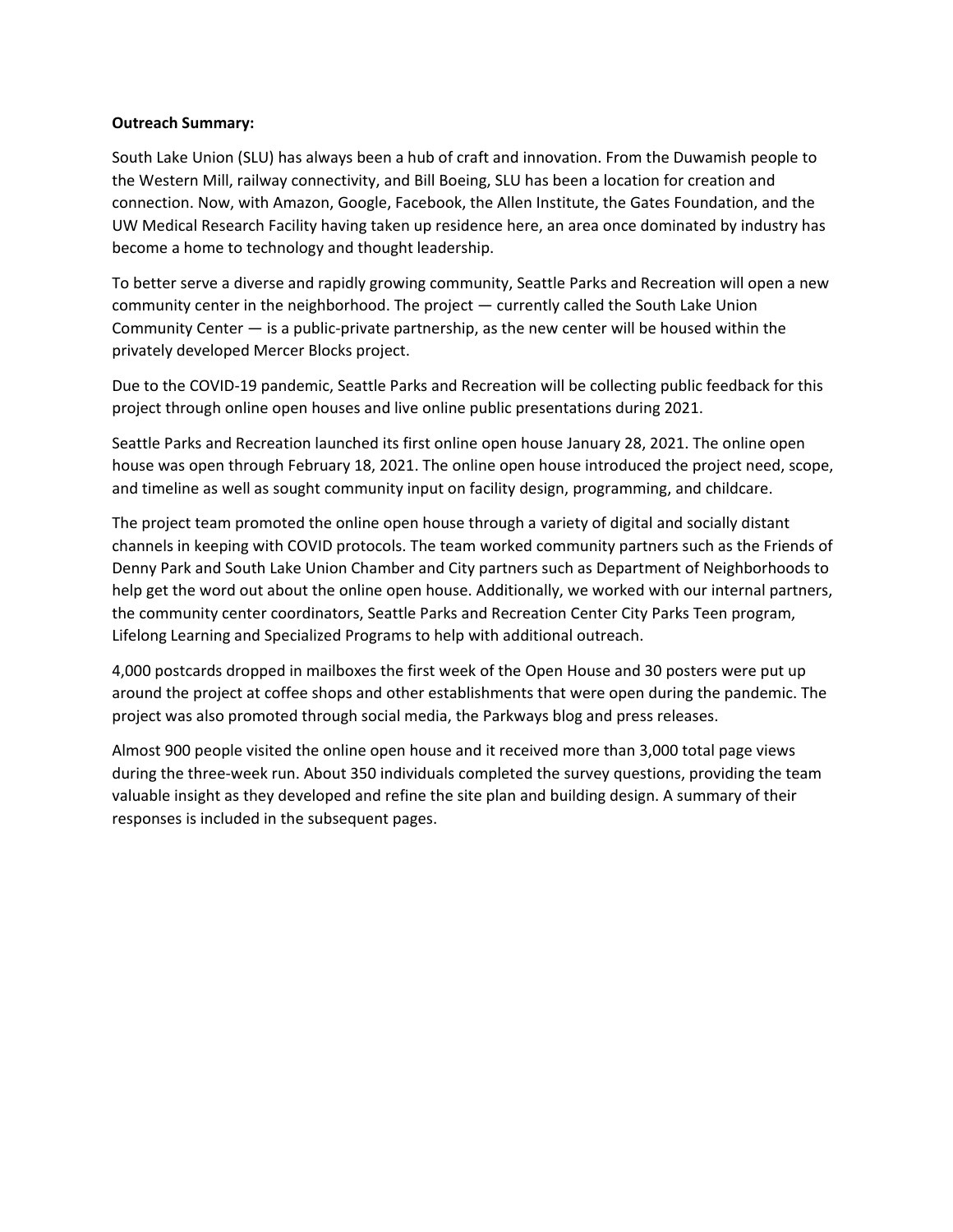## **Question 1: If you would use a fitness center, what equipment/amenities would you use most often? Select all that apply.**



| If you would use a fitness center, what equipment/amenities would you use<br>most often? Select all that apply. | Total |
|-----------------------------------------------------------------------------------------------------------------|-------|
| Cardio machines                                                                                                 | 42    |
| Space for classes or training sessions                                                                          | 38    |
| Strength training machines                                                                                      | 37    |
| Free weights                                                                                                    | 34    |
| probably would not use the fitness center                                                                       | 29    |
| Space for kettlebell or mat work                                                                                | 27    |
| Other                                                                                                           | 1 C   |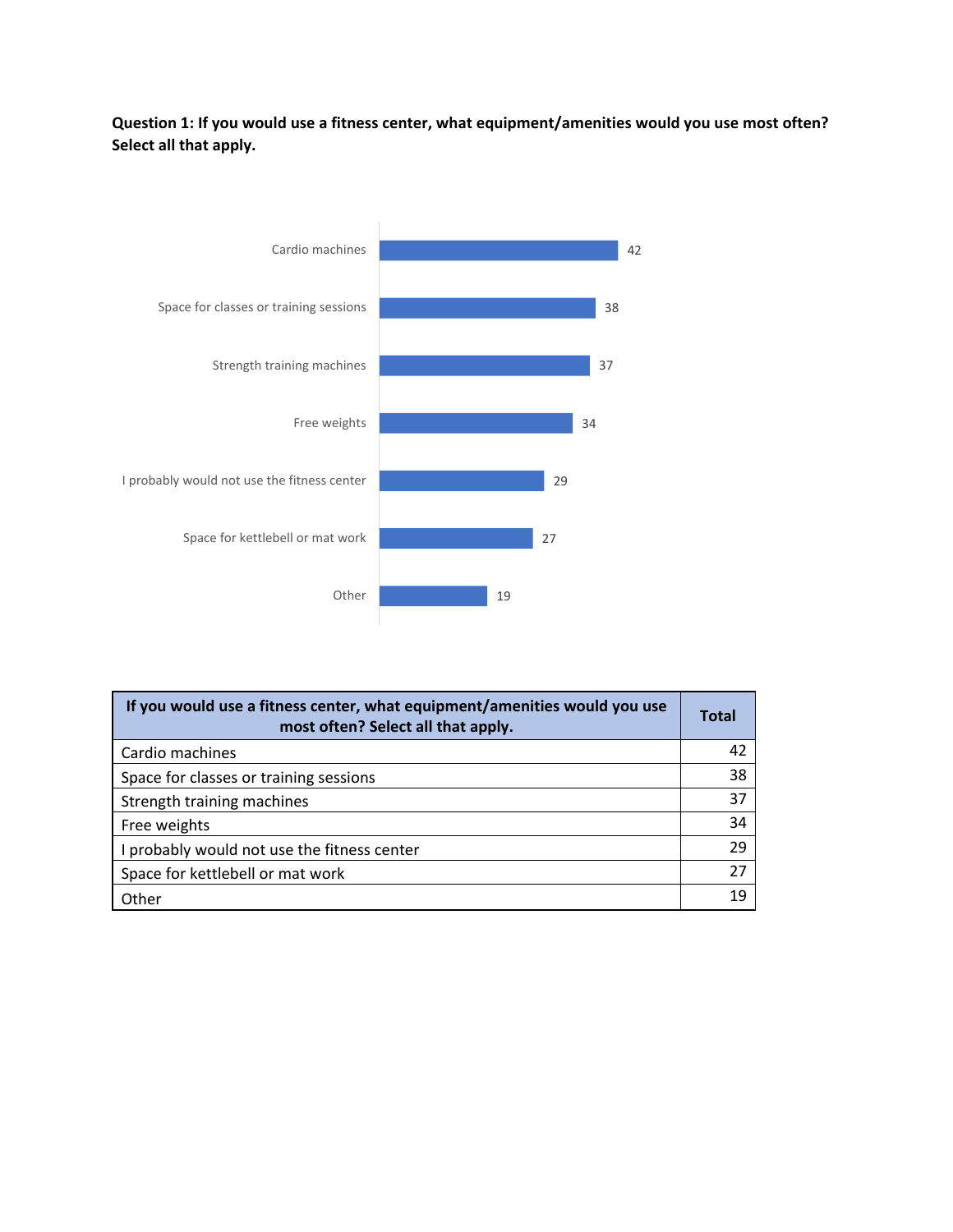# **Question 2: What activities would you most enjoy in a new gymnasium facility? Select all that apply.**



| What activities would you most enjoy in a new gymnasium facility? Select all<br>that apply. | <b>Total</b> |
|---------------------------------------------------------------------------------------------|--------------|
| Aerobic classes                                                                             | 33           |
| Table tennis                                                                                | 26           |
| Volleyball                                                                                  | 22           |
| Basketball                                                                                  | 19           |
| Other                                                                                       | 13           |
| I probably would not use the gymnasium                                                      | 10           |
| Gymnastics                                                                                  | 5            |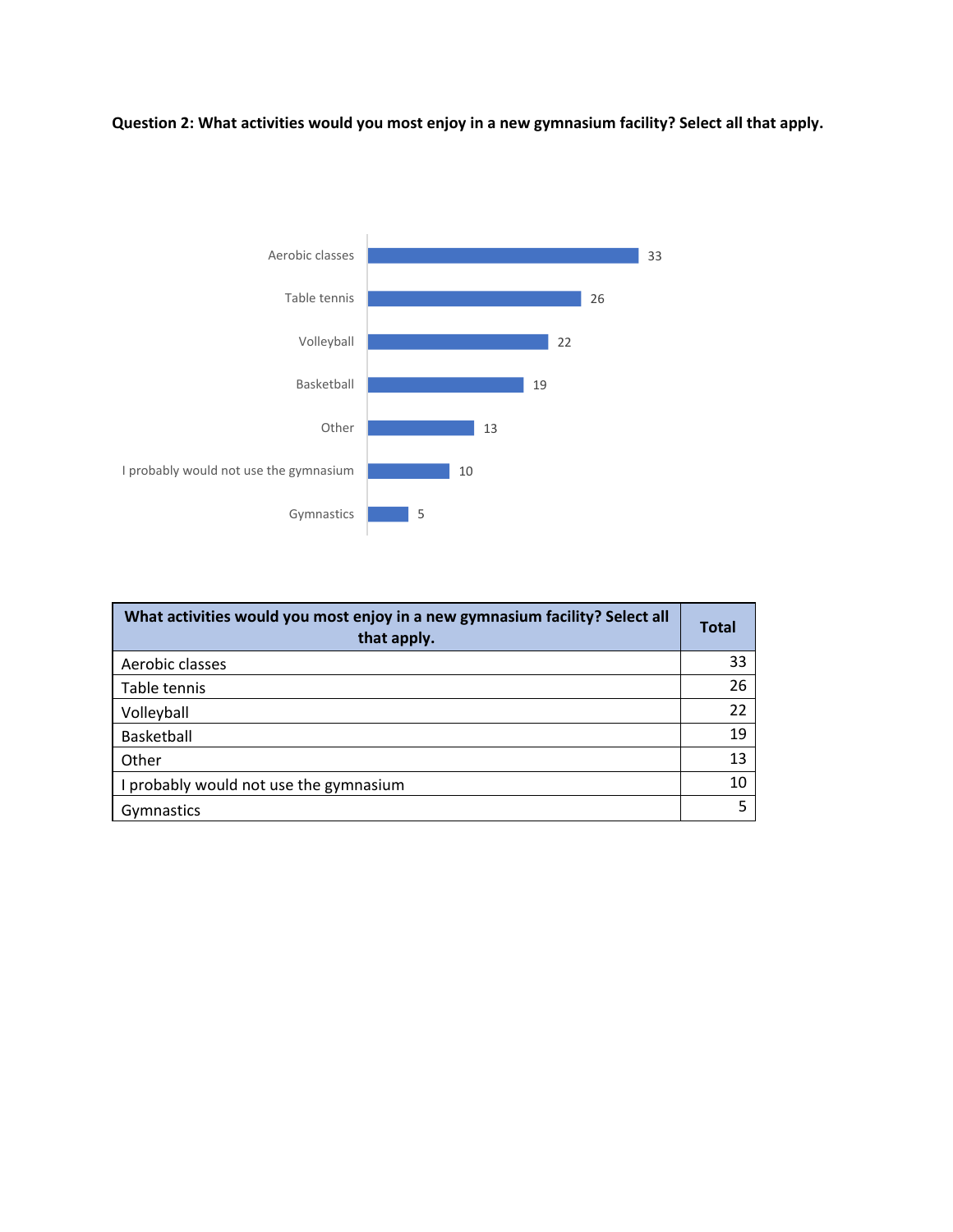

**Question 3: What other activities would you enjoy most at the center? Select all that apply.**

| What other activities would you enjoy most at the center? Select all that<br>apply. | <b>Total</b> |
|-------------------------------------------------------------------------------------|--------------|
| Pickleball                                                                          | 115          |
| Bocce ball                                                                          | 17           |
| Other                                                                               | 17           |
| Cornhole                                                                            | 13           |
| Checkers or chess                                                                   |              |
| Horseshoes                                                                          |              |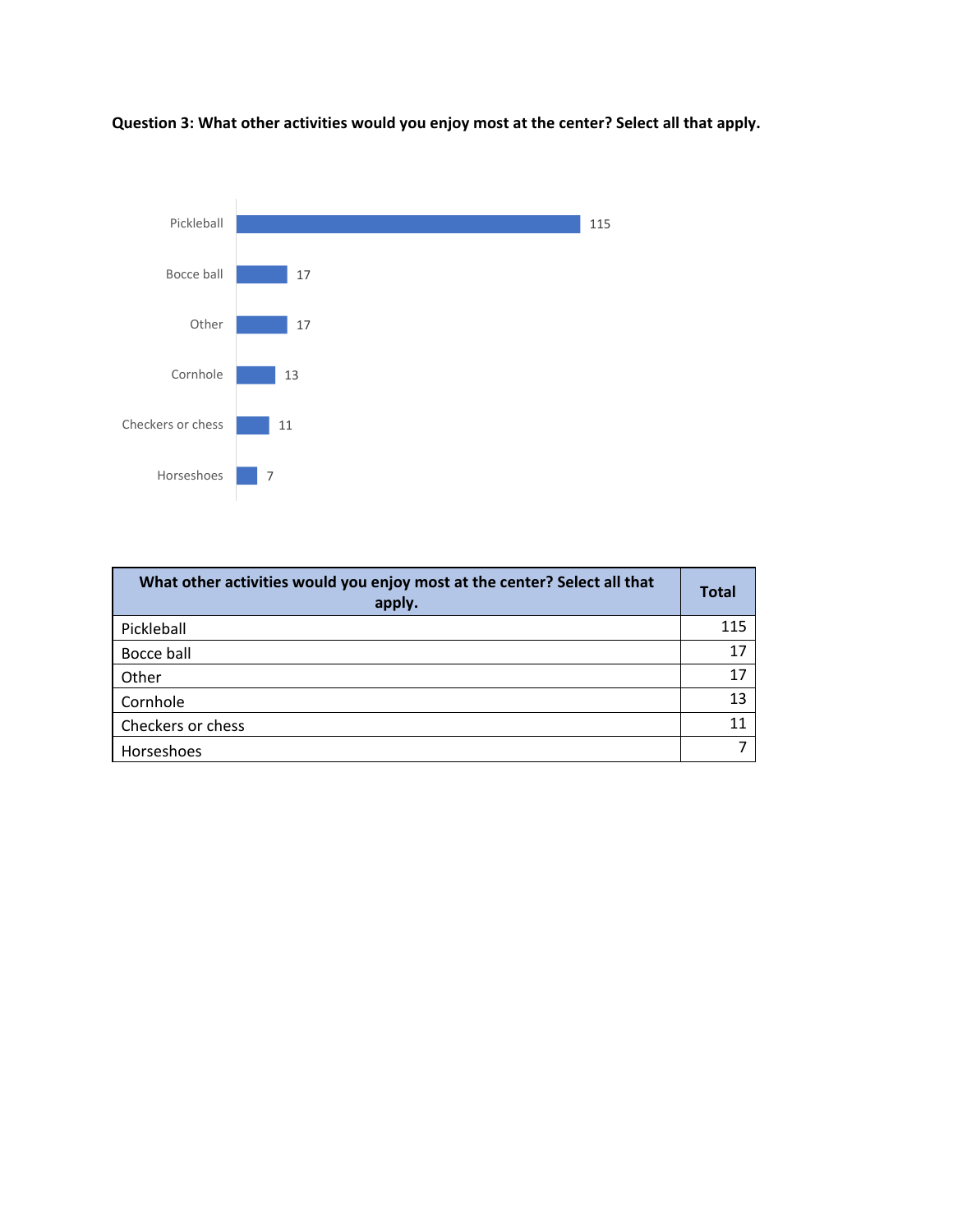## **Question 4: What art related activities would be most important to accommodate in the new facility? Select all that apply.**



| What art related activities would be most important to accommodate in the<br>new facility? Select all that apply. | <b>Total</b> |
|-------------------------------------------------------------------------------------------------------------------|--------------|
| Watercolor and oil painting                                                                                       | 44           |
| Ceramics                                                                                                          | 42           |
| I probably would not use spaces for the arts                                                                      | 40           |
| Youth-based craft programs                                                                                        | 27           |
| Digital arts                                                                                                      | 17           |
| Other                                                                                                             |              |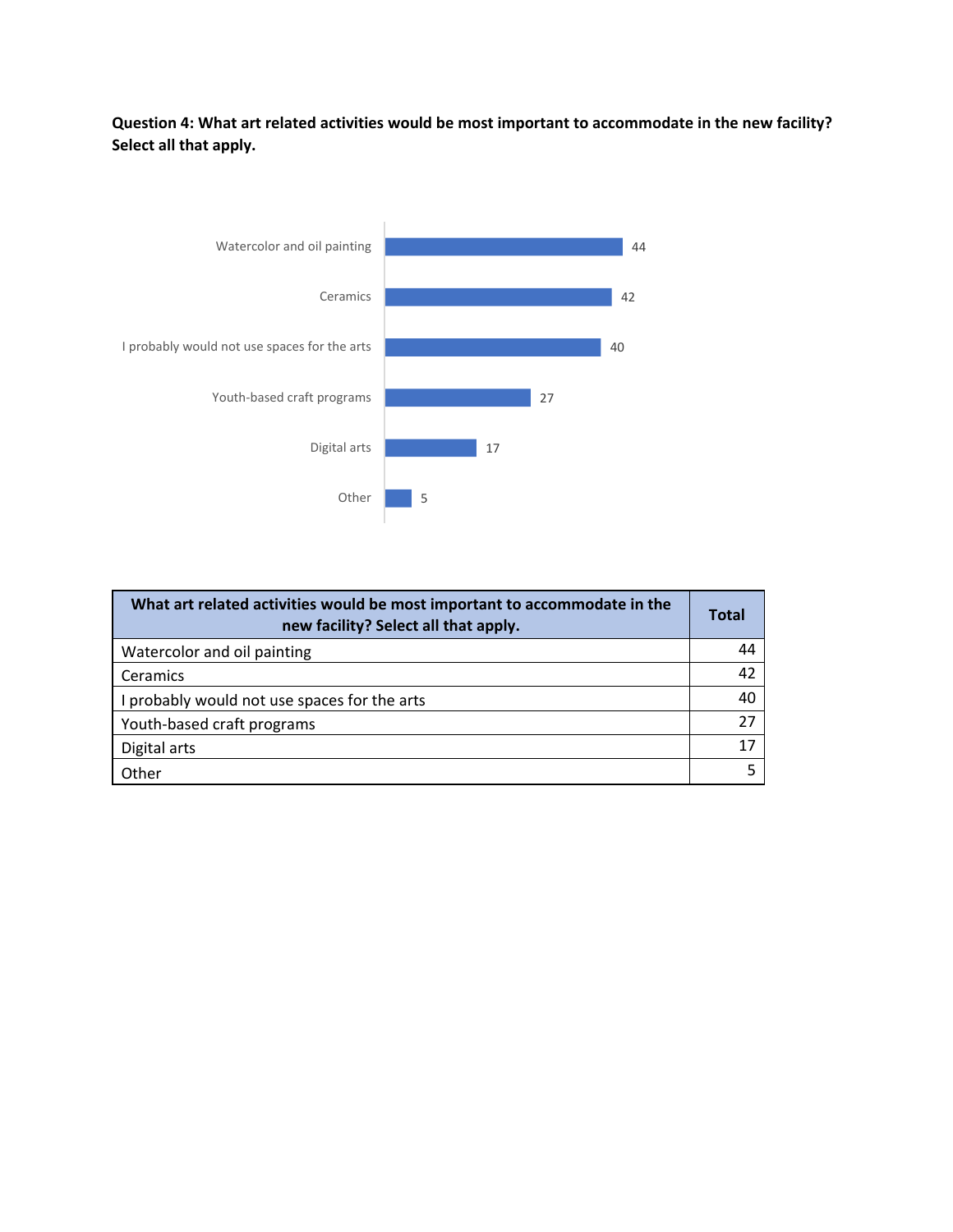#### **Question 5: What features would be most desirable for an event space? Select all that apply.**



| What features would be most desirable for an event space? Select all that<br>apply. | <b>Total</b> |
|-------------------------------------------------------------------------------------|--------------|
| AV system and large monitor for presentations                                       | 42           |
| Direct access to adjacent outdoor space                                             | 42           |
| probably would not use event space                                                  | 39           |
| Catering kitchen                                                                    | 35           |
| Sink and counters                                                                   | 28           |
| Movable furniture on wheels                                                         | 27           |
| Other                                                                               |              |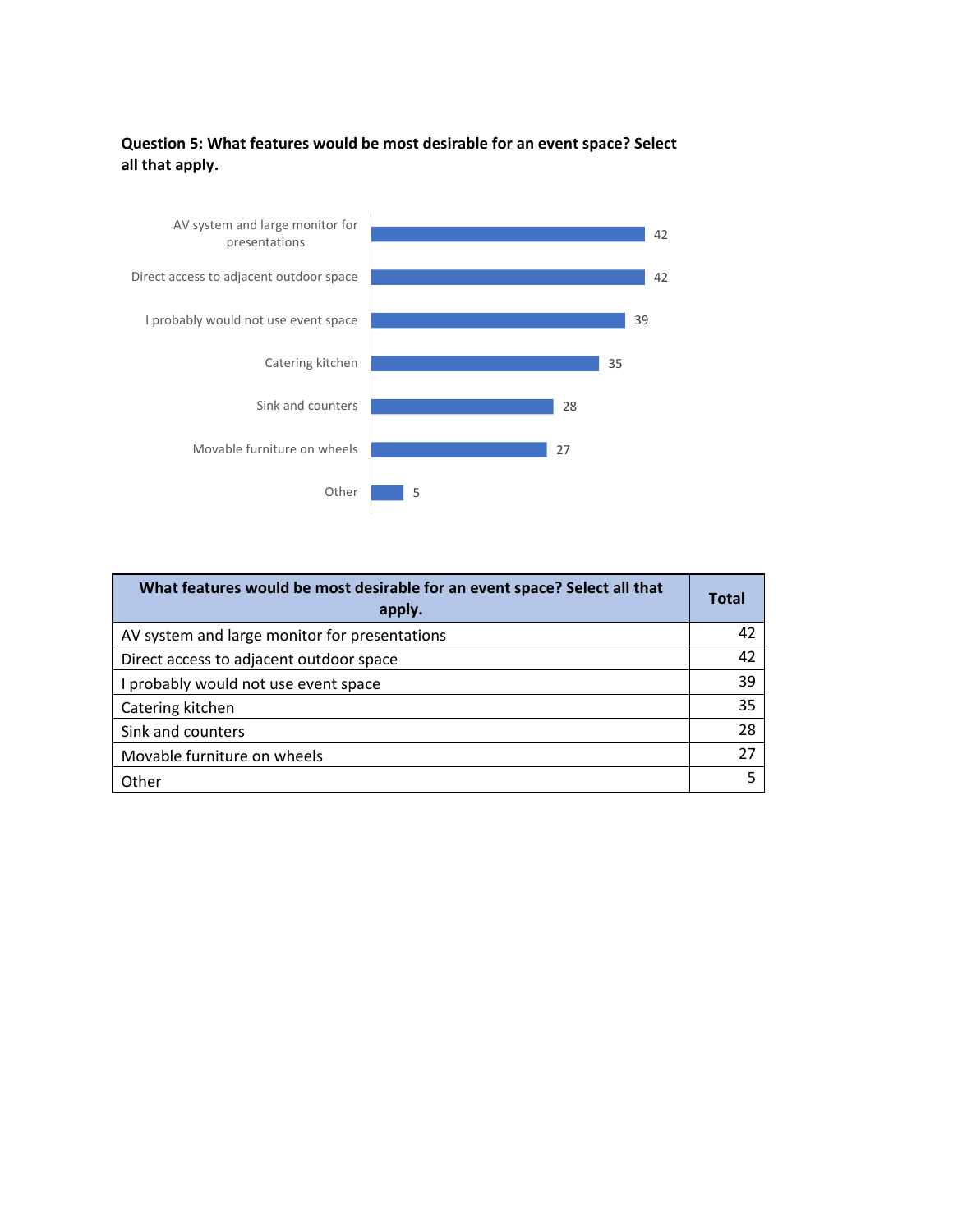**Question 6: If the new center has various sizes of rentable event space, what types of events would you most likely want to hold there? Select all that apply.**



| If the new center has various sizes of rentable event space, what types of<br>events would you most likely want to hold there? Select all that apply. | Total |
|-------------------------------------------------------------------------------------------------------------------------------------------------------|-------|
| I probably would not use rentable event space                                                                                                         | 44    |
| Poetry slam, dance-off, or meditation retreat                                                                                                         | 31    |
| Large wedding that would include use of catering kitchen and sound system                                                                             | 26    |
| Children's party with dining space                                                                                                                    | 23    |
| Other                                                                                                                                                 |       |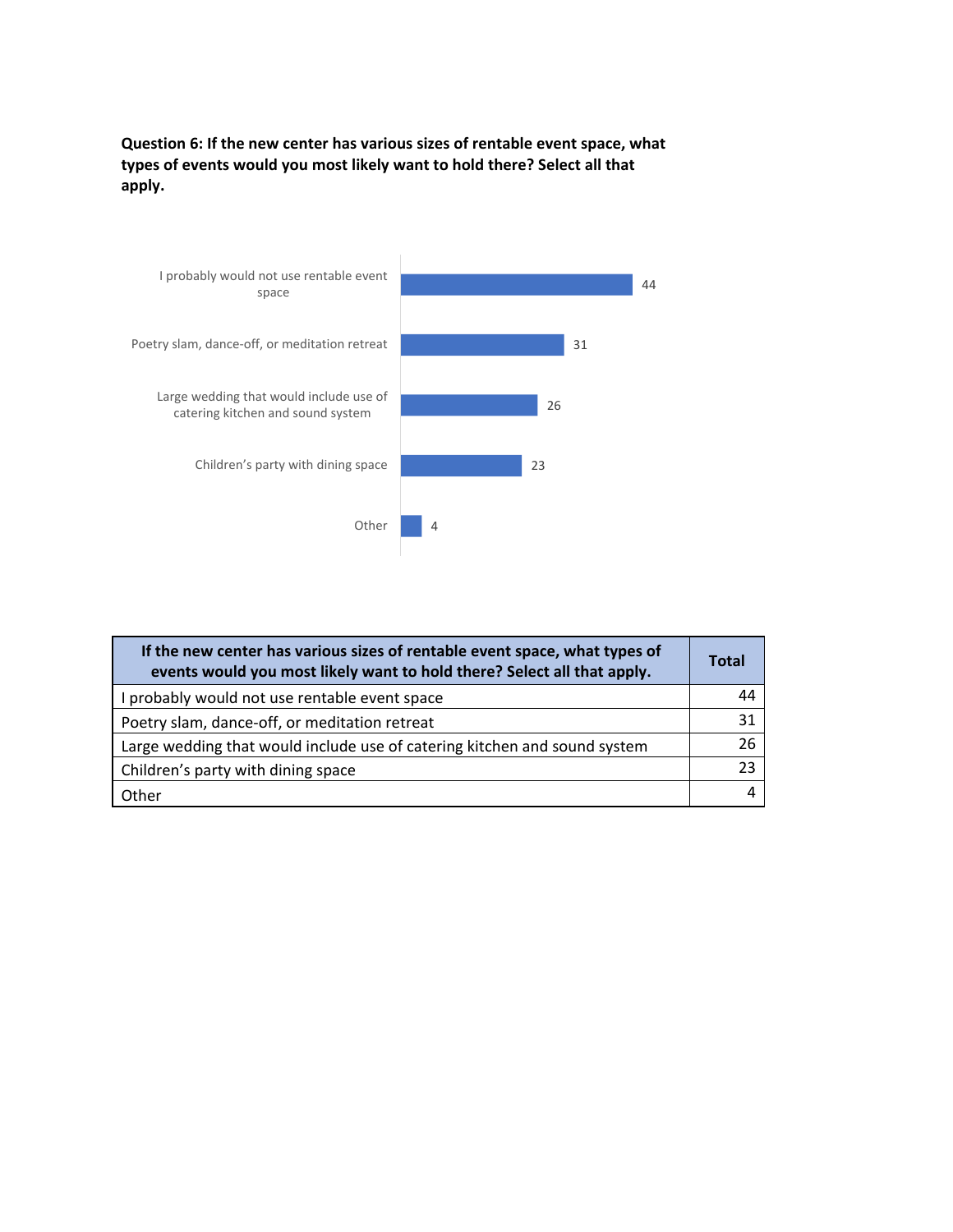#### **Question 7: If the new center has a kitchen area, what kind of service would you be most likely to use? Select all that apply.**



| If the new center has a kitchen area, what kind of service would you be most<br>likely to use? Select all that apply. | Total |
|-----------------------------------------------------------------------------------------------------------------------|-------|
| Cooking class with fewer than 10 people                                                                               | 53    |
| I probably would not use kitchen space                                                                                | 31    |
| Catering service for large events                                                                                     | 28    |
| Large gathering event food prep                                                                                       | 28    |
| Small business rental kitchen for cooking                                                                             | 15    |
| Other                                                                                                                 |       |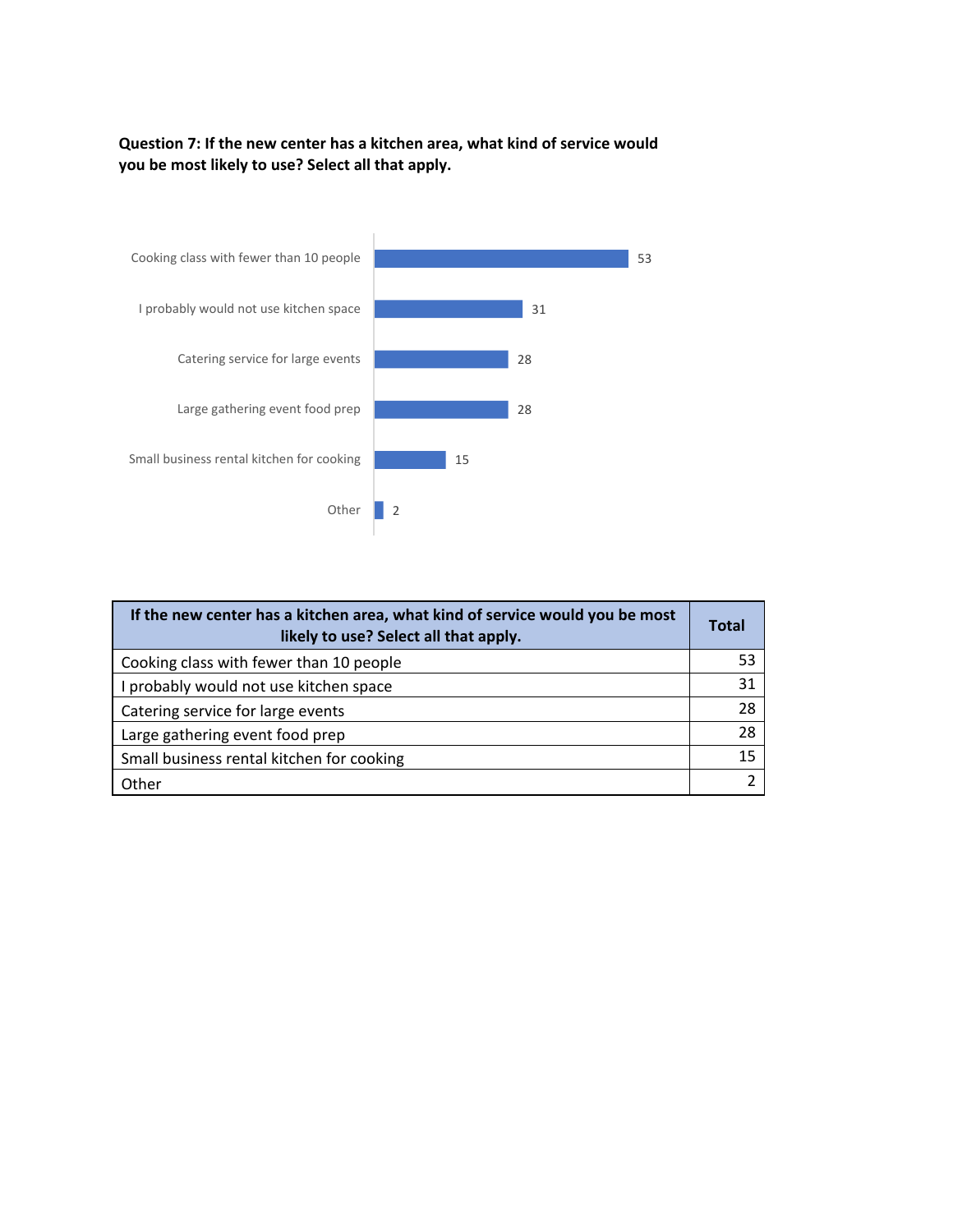**Question 8: If you are a parent or caregiver, what childcare amenities in the new facility would be most valuable to you? Select all that apply.**



| If you are a parent or caregiver, what childcare amenities in the new facility<br>would be most valuable to you? Select all that apply. | Total |
|-----------------------------------------------------------------------------------------------------------------------------------------|-------|
| Indoor toddler play space                                                                                                               | 27    |
| Supervised drop-in childcare                                                                                                            | 19    |
| Preschool                                                                                                                               | 15    |
| Indoor infant play space                                                                                                                | 13    |
| Other                                                                                                                                   |       |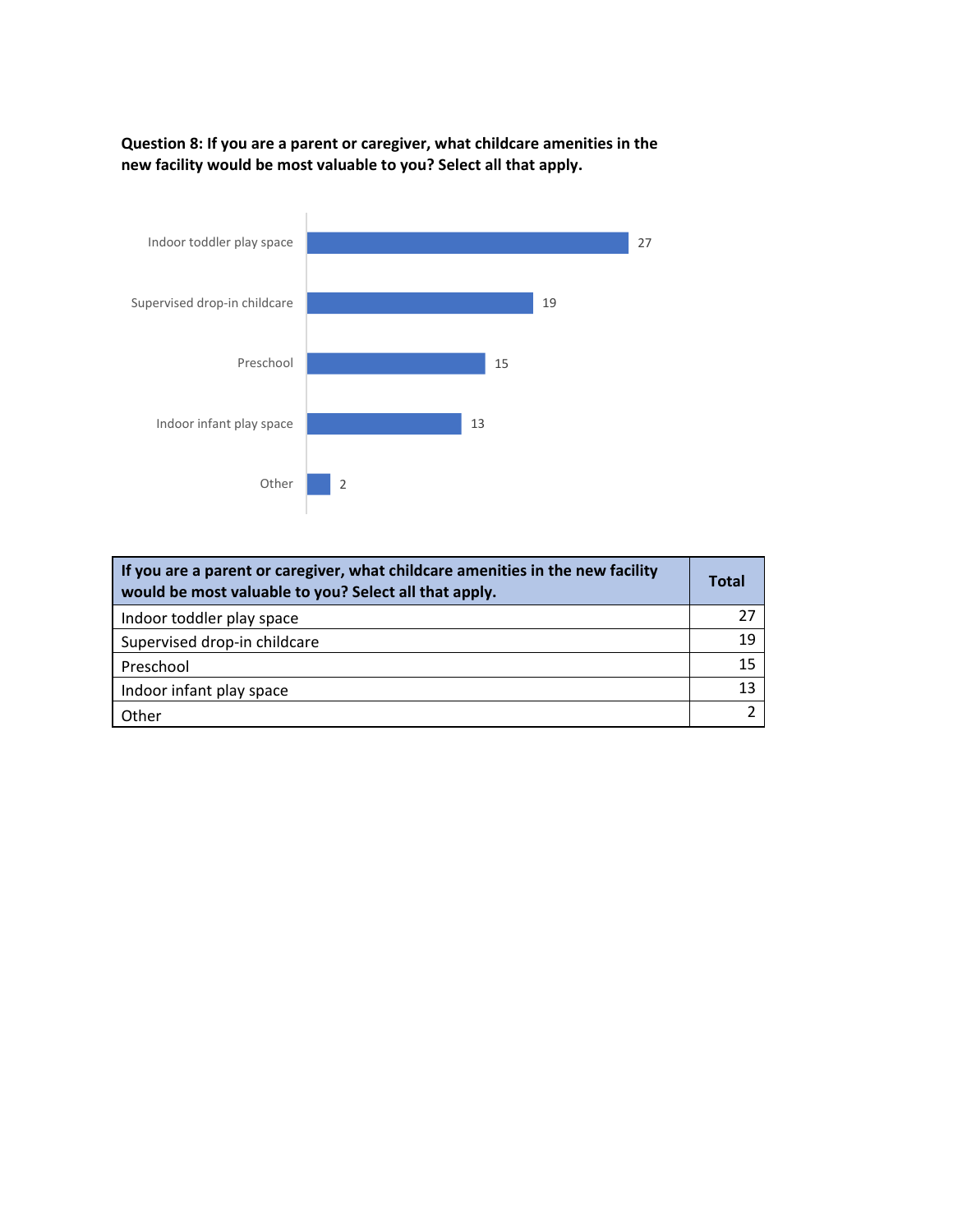



| If you are a parent or caregiver, what times would you need to use the<br>childcare service? Select all that apply. | <b>Total</b> |
|---------------------------------------------------------------------------------------------------------------------|--------------|
| Daytime, during the regular work week                                                                               | 19           |
| Late night after regular working hours                                                                              | 16           |
| Weekend                                                                                                             | 16           |
| Other                                                                                                               |              |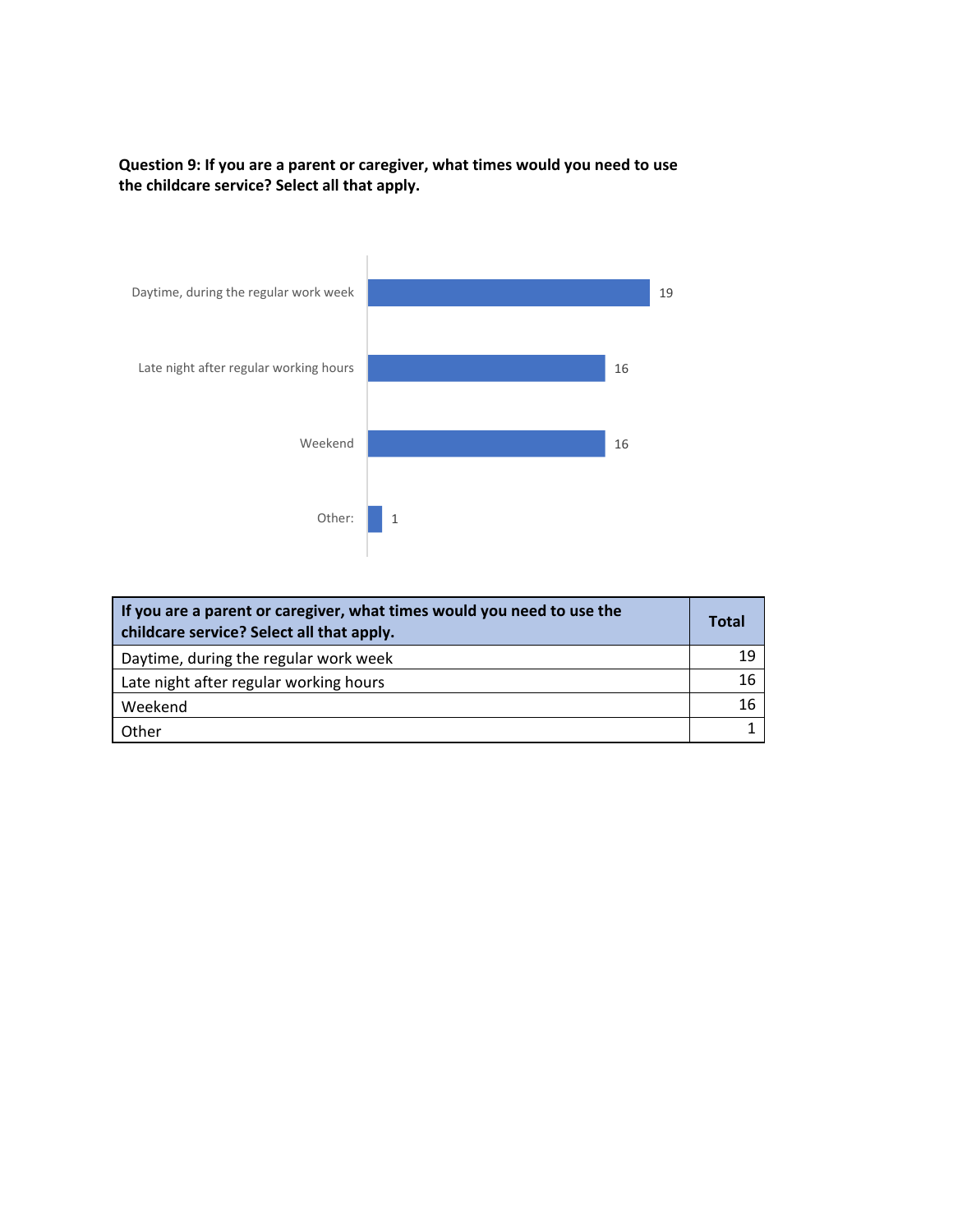**Question 10: Do you think you would use the new South Lake Union Community Center?**



| Do you think you would use the new South Lake Union Community Center? | <b>Total</b> |
|-----------------------------------------------------------------------|--------------|
| Yes                                                                   |              |
| No                                                                    | 29           |
| Not sure yet                                                          | 29           |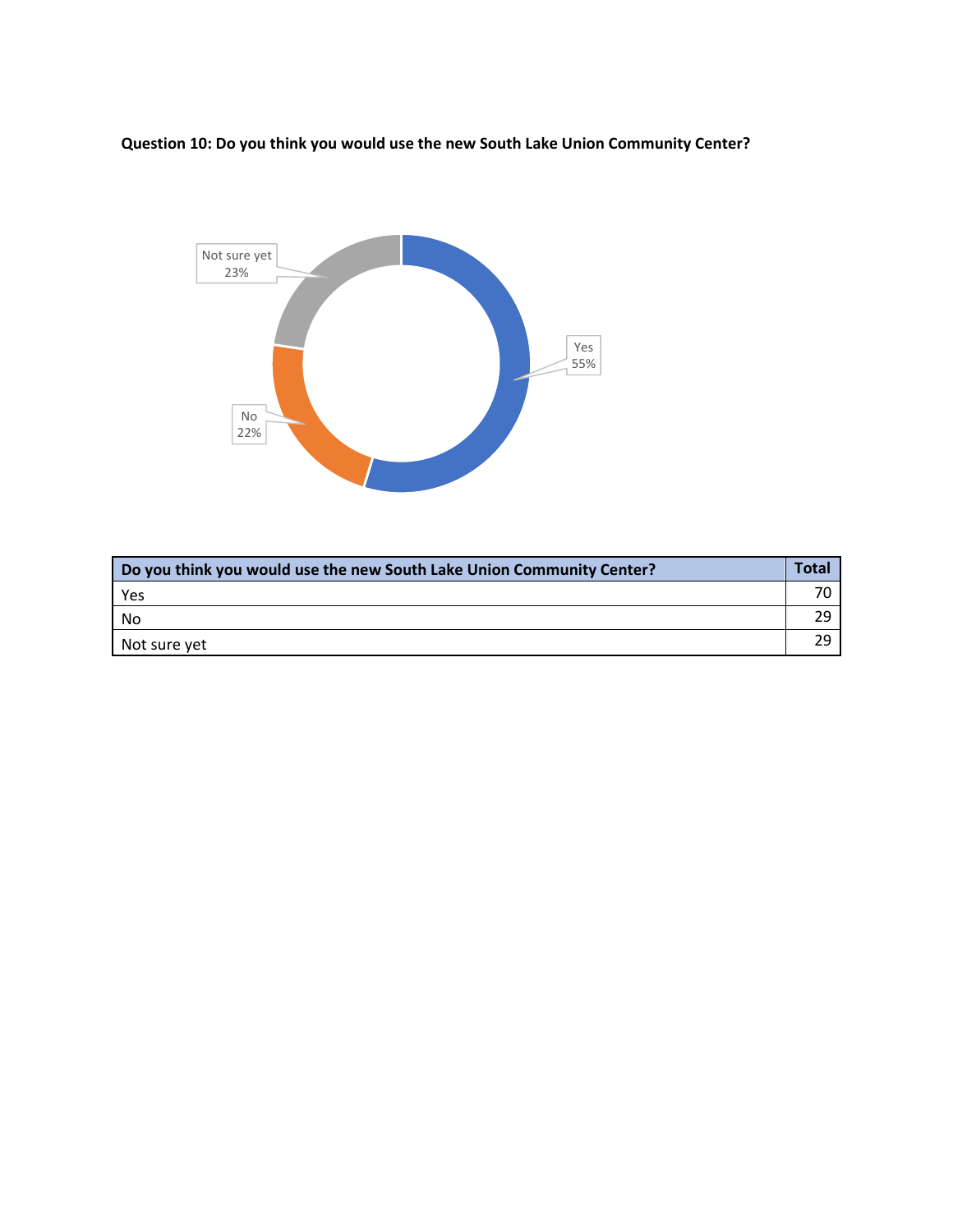

**Question 11: How would you likely travel to the community center? Select all that apply.**

| How would you likely travel to the community center? Select all that apply. | <b>Total</b> |
|-----------------------------------------------------------------------------|--------------|
| Walking, wheelchair, or other assisted mode of travel                       | 50           |
| Bus, streetcar, or light rail                                               | 47           |
| Drive my own vehicle                                                        | 43           |
| Bicycle or scooter                                                          | 35           |
| Get dropped off by someone else                                             | 12           |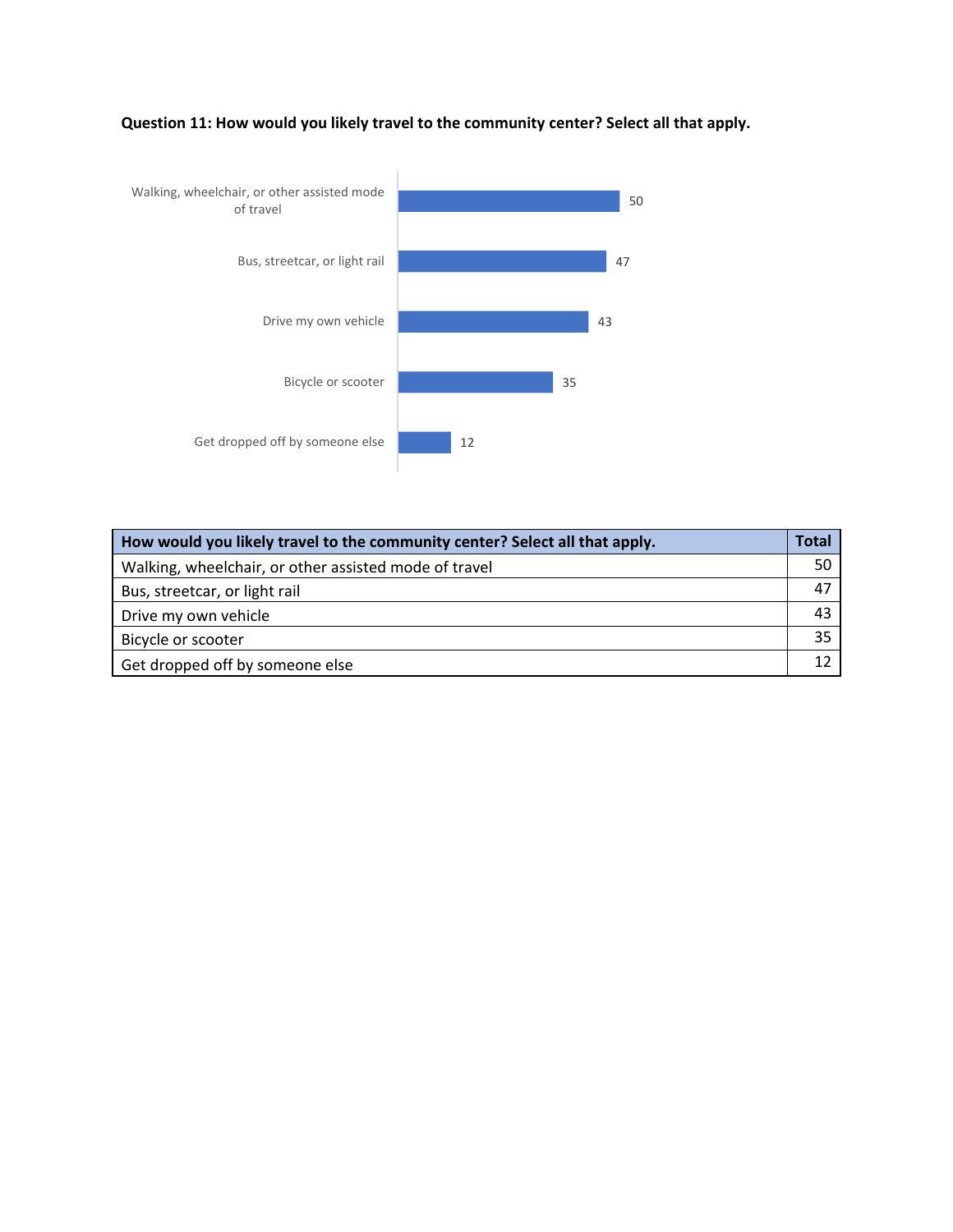#### **Question 12: When using the site, what is most important to you? Select one.**



| When using the site, what is most important to you? Select one. | Total |
|-----------------------------------------------------------------|-------|
| Pedestrian paths to the building and lake                       | 37    |
| Bike paths and plenty of bike parking                           | 25    |
| Easy vehicle access and drop off                                |       |
| A parking lot                                                   | 24    |
| Other                                                           |       |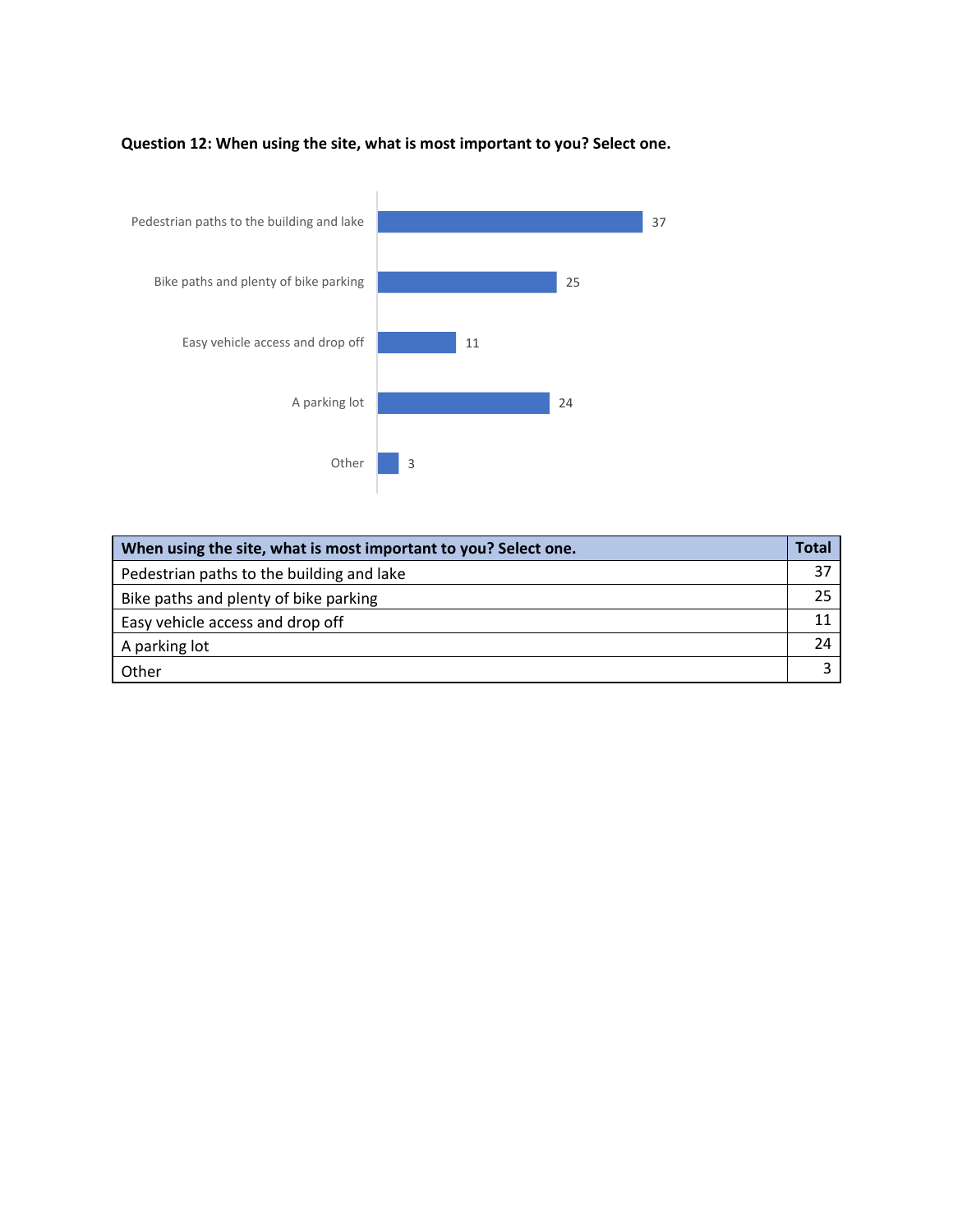



| Do you work in the greater South Lake Union neighborhood? | Total |
|-----------------------------------------------------------|-------|
| Yes                                                       | 56    |
| No                                                        | 46    |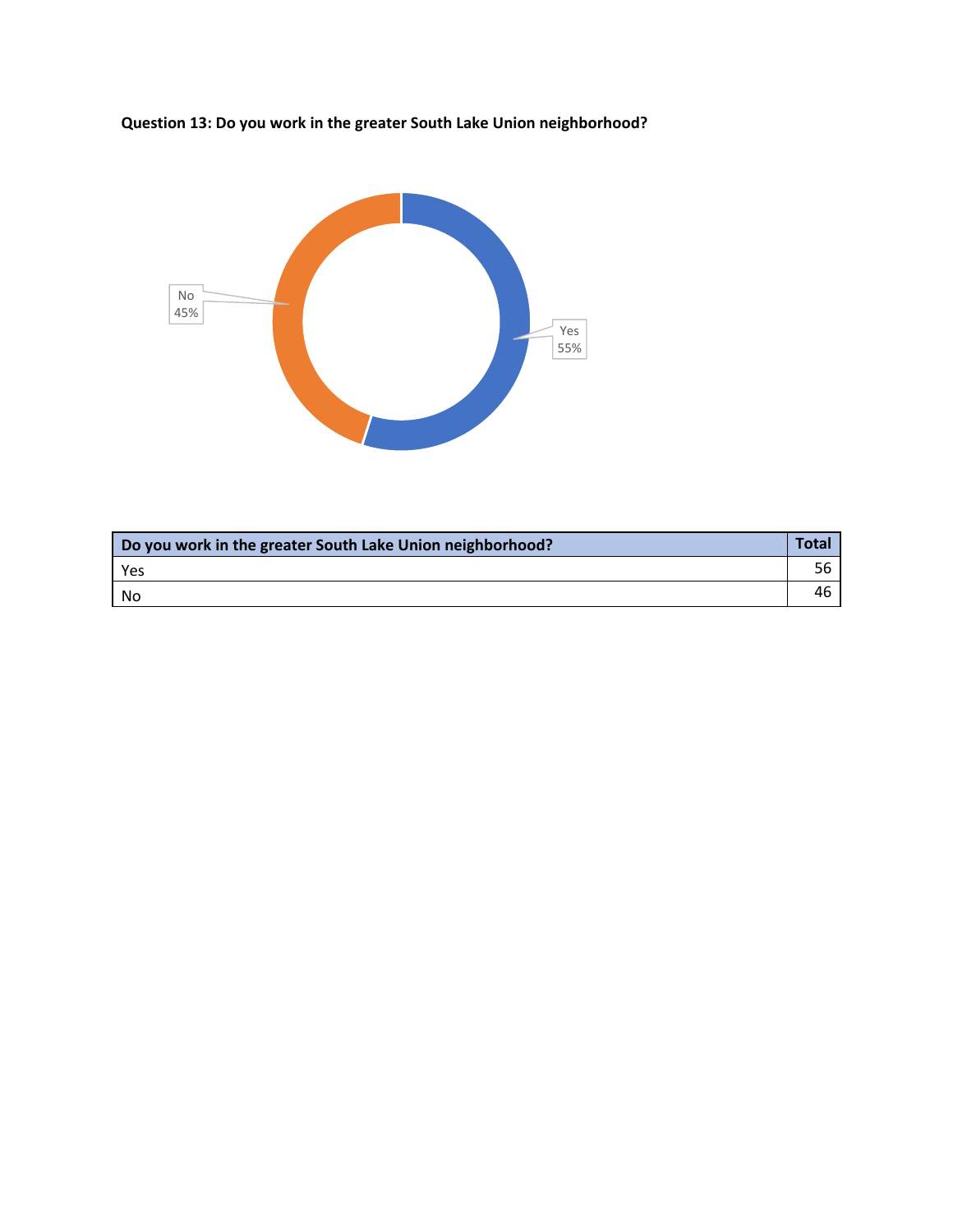**Question 14: What time of day would you mostly likely use the community center? Select all that apply.**



| What time of day would you mostly likely use the community center? Select all that apply. | <b>Total</b> |
|-------------------------------------------------------------------------------------------|--------------|
| Early mornings                                                                            | 23           |
| <b>Mornings</b>                                                                           | 53           |
| Noon/lunchtime                                                                            | 29           |
| Afternoon                                                                                 | 50           |
| Evening                                                                                   | 67           |
| Late evening                                                                              | 31           |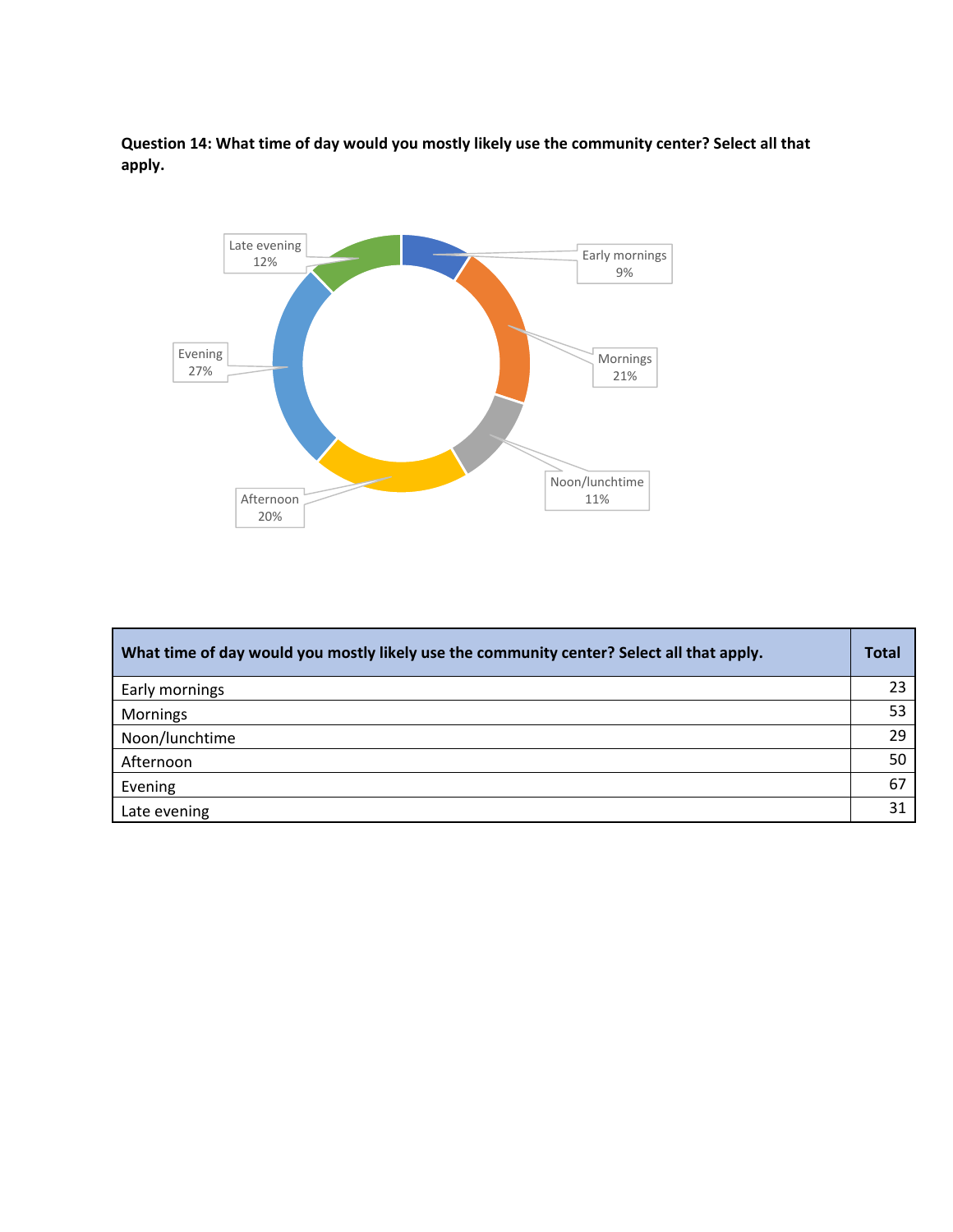# **Question 15: What key features of the community center are most interesting to you? Select all that ap**



| What key features of the community center are most interesting to you? Select all that apply. | <b>Total</b> |
|-----------------------------------------------------------------------------------------------|--------------|
| Gym activities                                                                                | 60           |
| <b>Fitness centers</b>                                                                        | 55           |
| Childcare                                                                                     | 16           |
| <b>Classrooms</b>                                                                             | 24           |
| Event space that would be available for rent                                                  | 37           |
| Showers and hygiene services                                                                  | 18           |
| Other                                                                                         | 10           |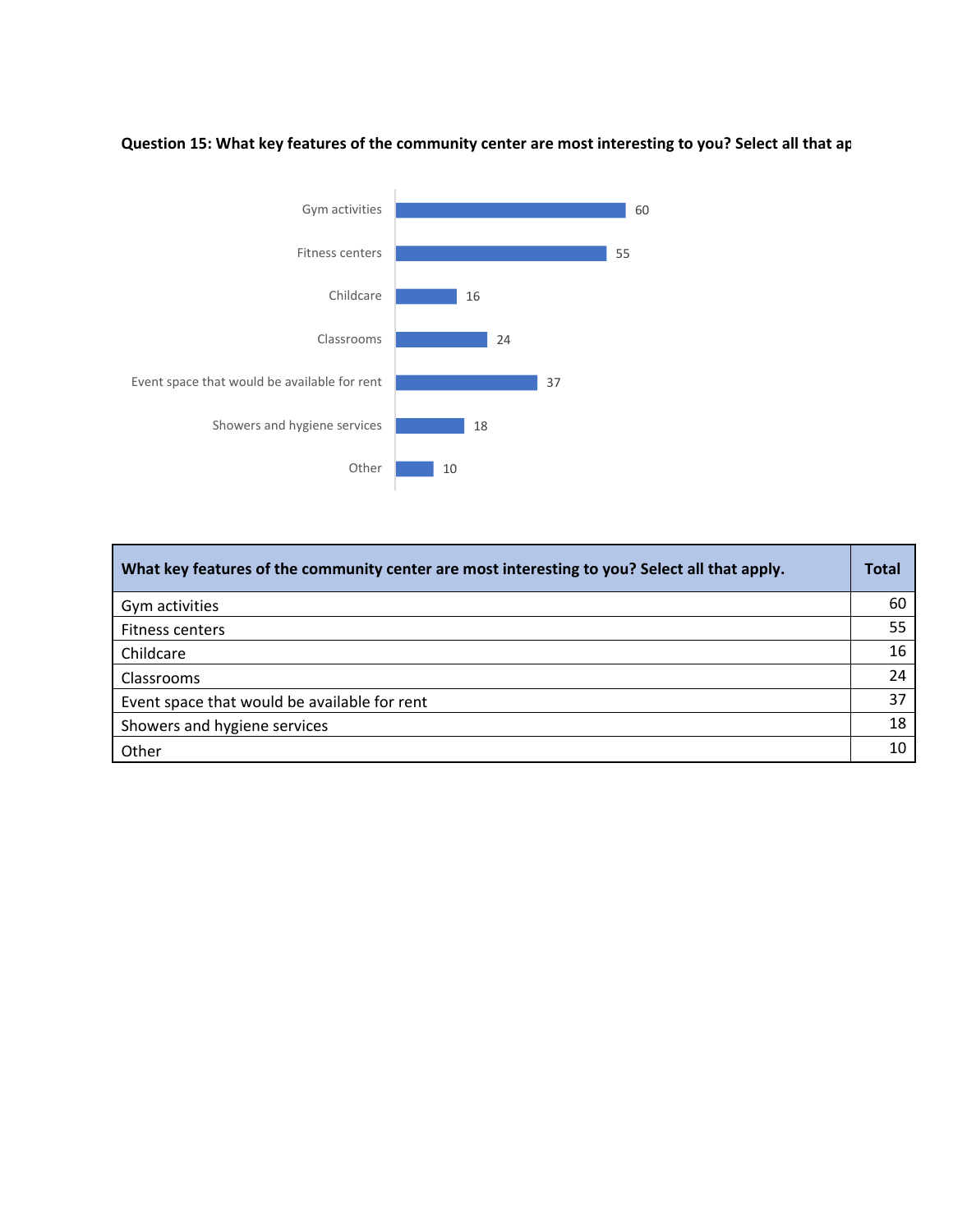

**Question 16: What sort of programming is most interesting to you? Select all that apply.**

| What sort of programming is most interesting to you? Select all that apply. | <b>Total</b> |
|-----------------------------------------------------------------------------|--------------|
| Fitness classes                                                             | 64           |
| Art classes or art activities                                               | 51           |
| Lifelong programs                                                           | 35           |
| Youth programs                                                              | 19           |
| Other                                                                       | 14           |
| Toddler programs                                                            |              |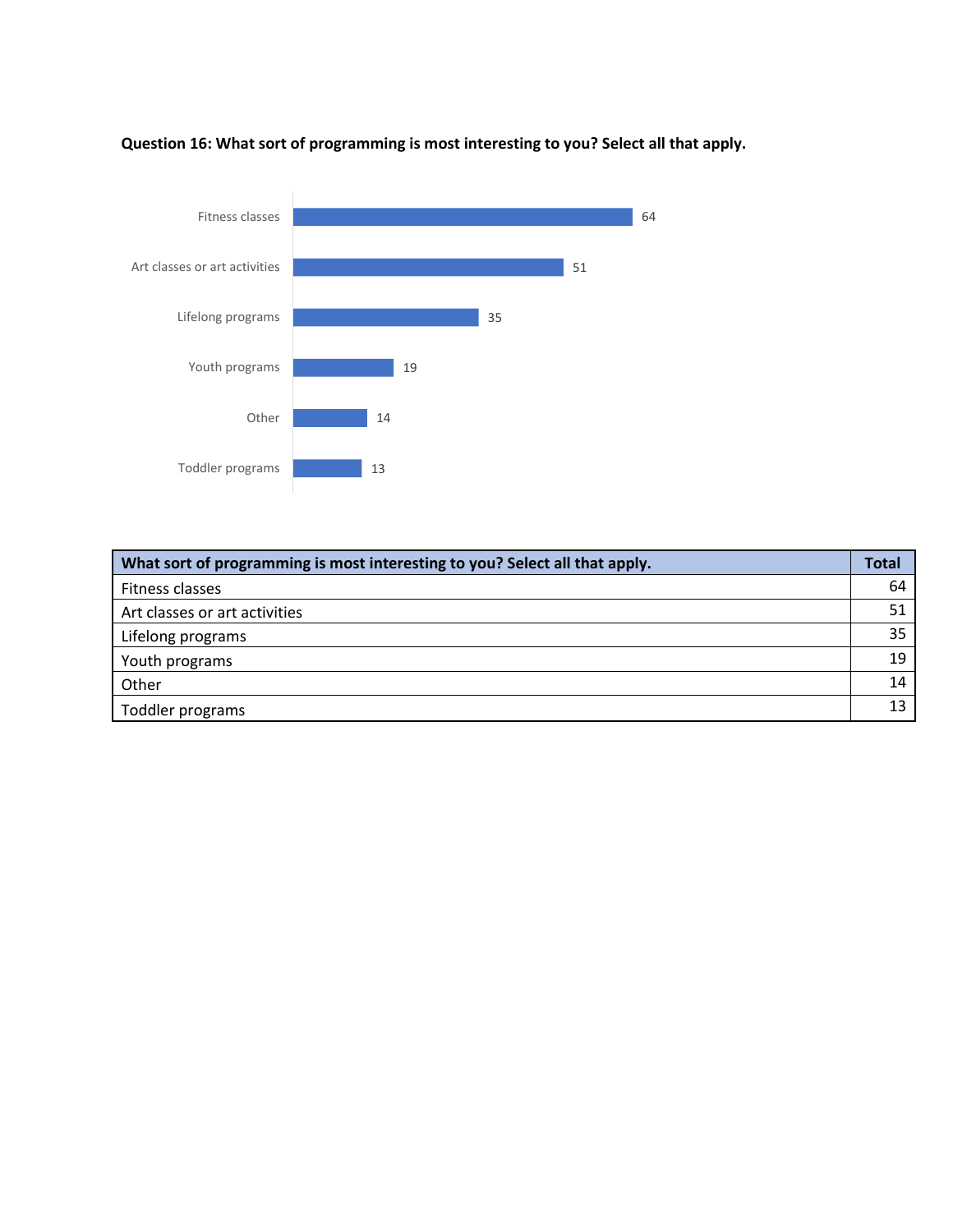

#### **Question 17: Please tell us the ZIP code you live in. Select one.**

| Please tell us the ZIP code you live in. Select one. | <b>Total</b> |
|------------------------------------------------------|--------------|
| Other                                                | 79           |
| 98109 (East Queen Anne/SLU/ Westlake)                | 28           |
| 98121 (Downtown/Belltown)                            | 16           |
| 98102 (Eastlake/Capitol Hill)                        | 12           |
| 98119 (West Queen Anne)                              |              |
| 98101 (Downtown)                                     | 3            |
| 98104 (Pioneer Square)                               | 3            |
| 98122 (Capitol Hill/Center District)                 | $\Omega$     |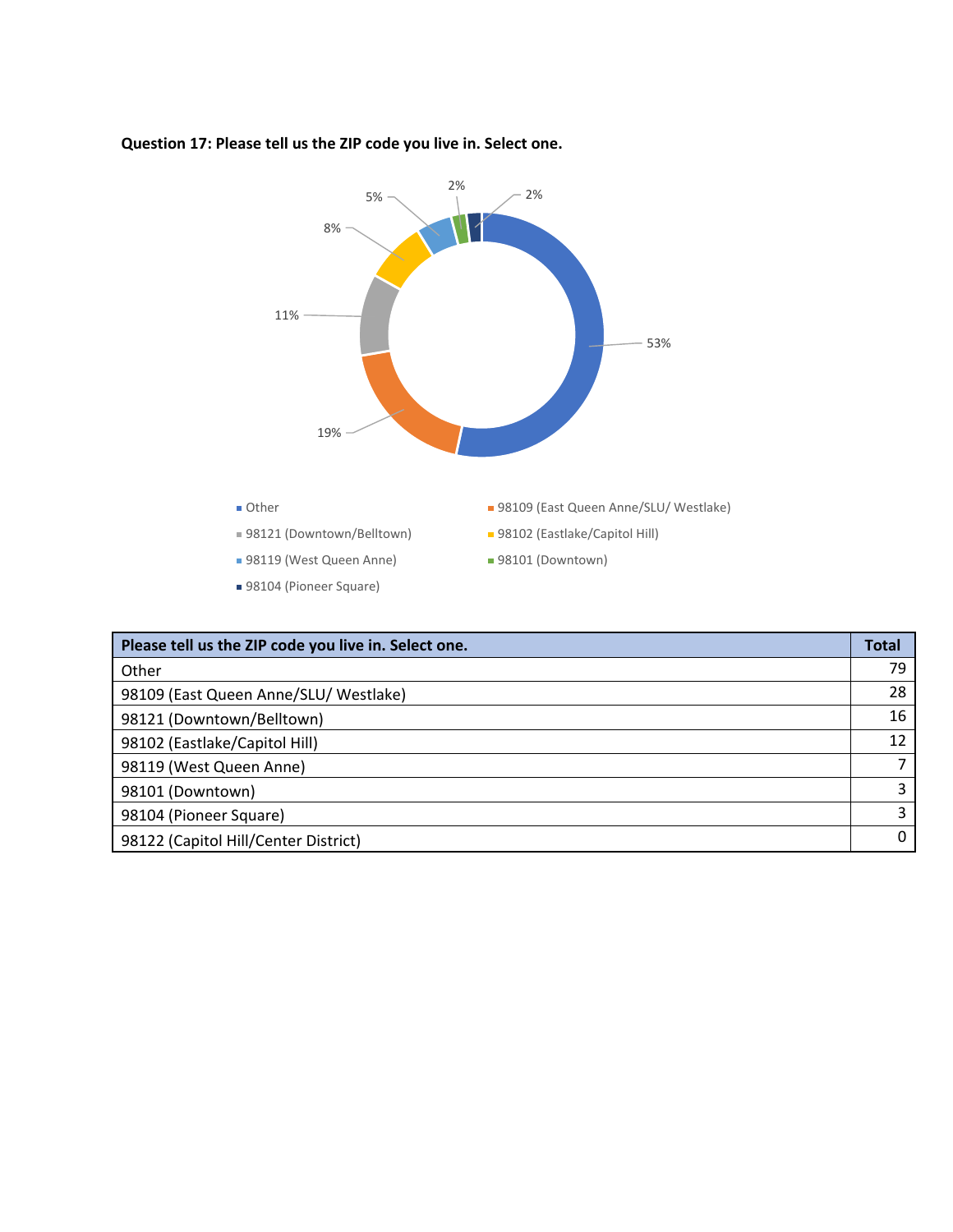

# **Question 18: Which of the following best describes your current living condition?**

| Which of the following best describes your current living condition?      | <b>Total</b> |
|---------------------------------------------------------------------------|--------------|
| I rent my primary residence                                               | 41           |
| I own my primary residence                                                | 60           |
| I am in temporary housing (e.g., staying with friends, shelter, or hotel) |              |
| I am without permanent shelter                                            |              |
| I prefer not to answer                                                    |              |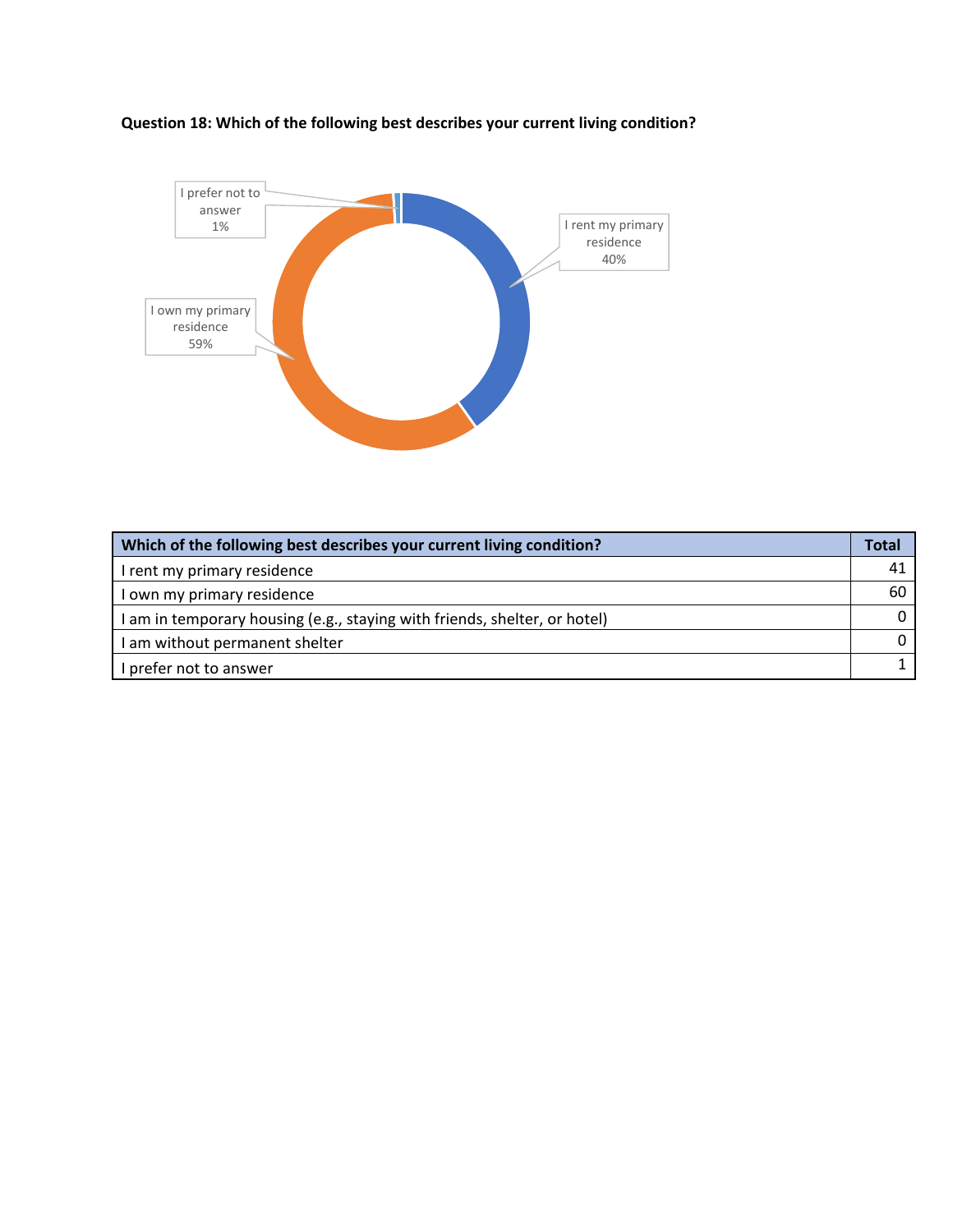# **Question19: How many people do you live with?**



| How many people do you live with? | <b>Total</b> |
|-----------------------------------|--------------|
| One                               | -47          |
| Two                               | 33           |
| Three                             | 15           |
| Four                              | Ω            |
| Five                              |              |
| Six or more                       |              |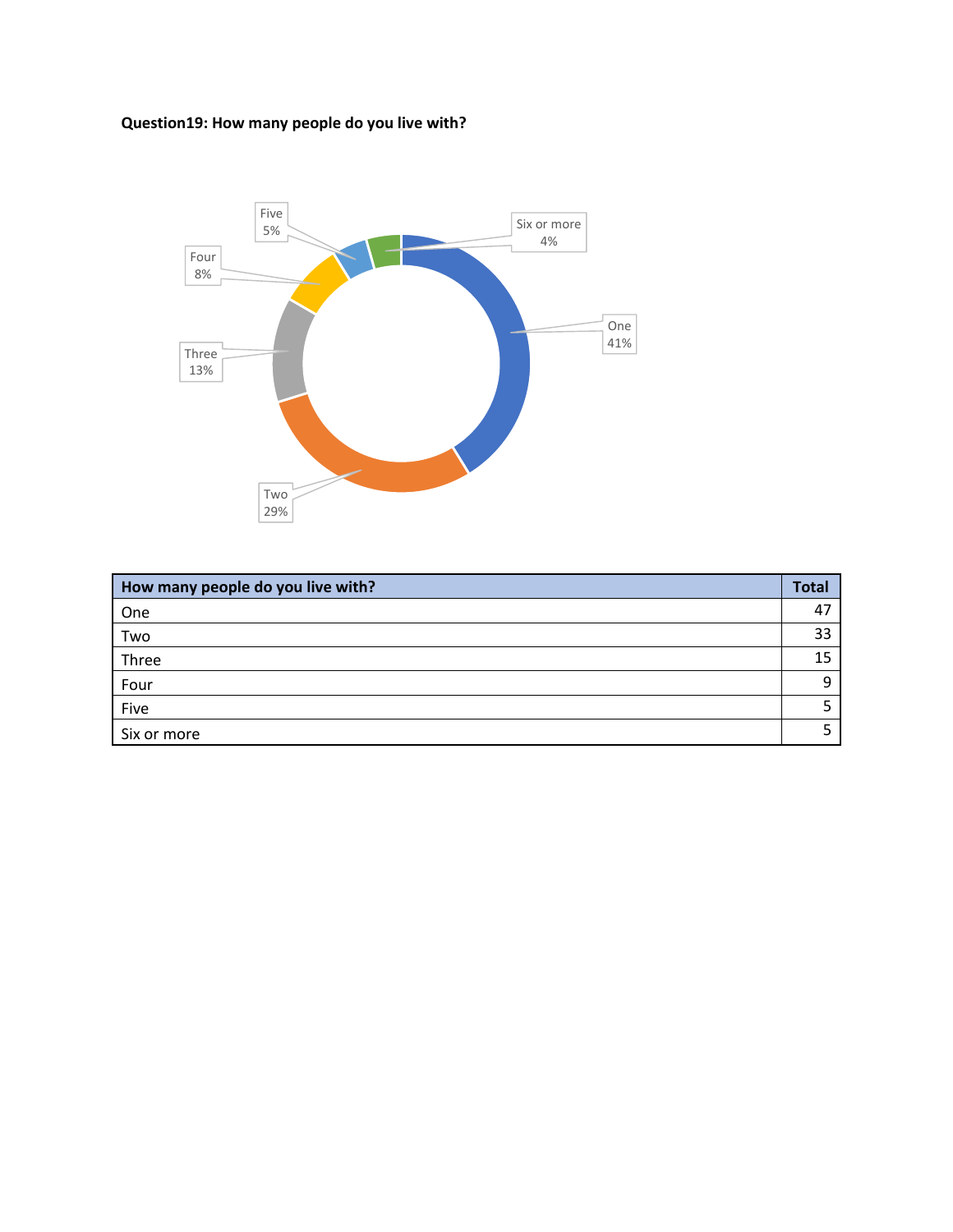**Question 20: Does your household include youth younger than 18 years old?**



| Does your household include youth younger than 18 years old? | <b>Total</b> |
|--------------------------------------------------------------|--------------|
| No                                                           | 7С           |
| Yes                                                          |              |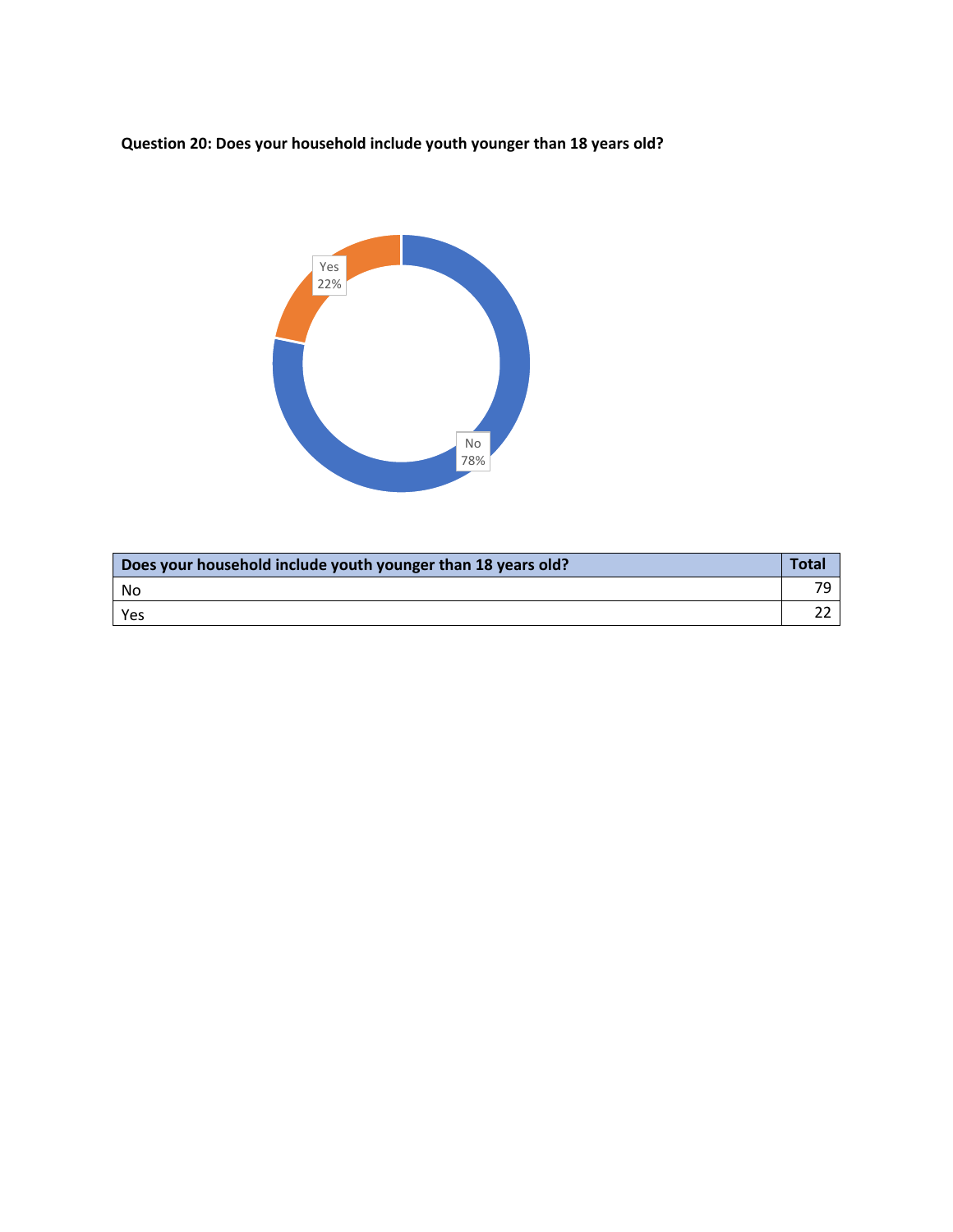# **Question 21: What is your age?**



| What is your age?      | <b>Total</b> |
|------------------------|--------------|
| 17 or younger          | 0            |
| $18 - 29$              | 15           |
| $30 - 39$              | 23           |
| $40 - 49$              | 15           |
| $50 - 59$              | 14           |
| 60 or older            | 34           |
| I prefer not to answer | C.           |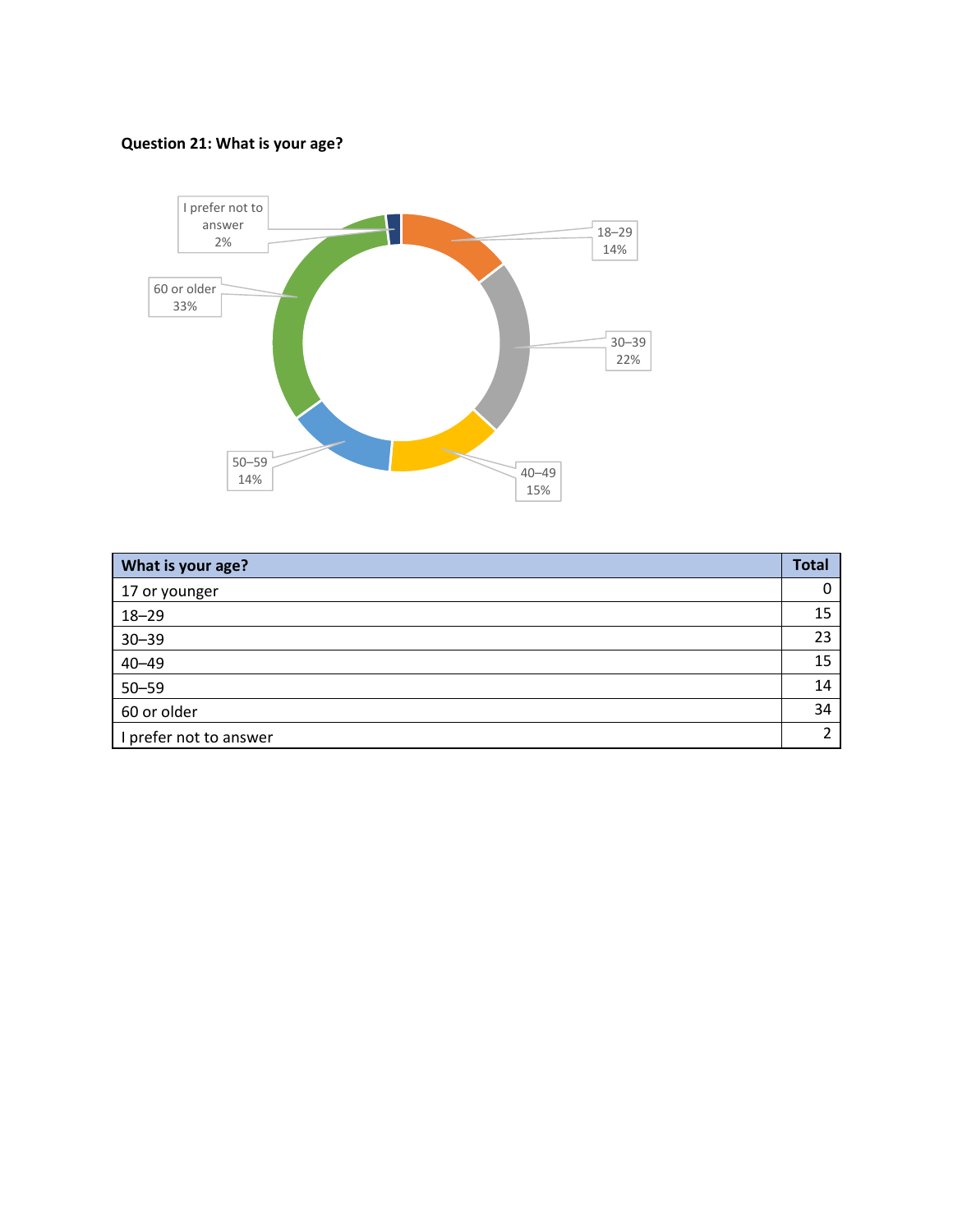# **Question 22: What is the primary language spoken in your home?**



| What is the primary language spoken in your home? | <b>Total</b> |
|---------------------------------------------------|--------------|
| English                                           | 97           |
| Korean                                            | າ            |
| Mandarin (Simplified Chinese)                     | C            |
| Spanish                                           | 2            |
| Tagalog                                           | 2            |
| I prefer not to answer                            | 1            |
| Cantonese (Traditional Chinese)                   | 0            |
| Somali                                            | Ω            |
| Vietnamese                                        |              |